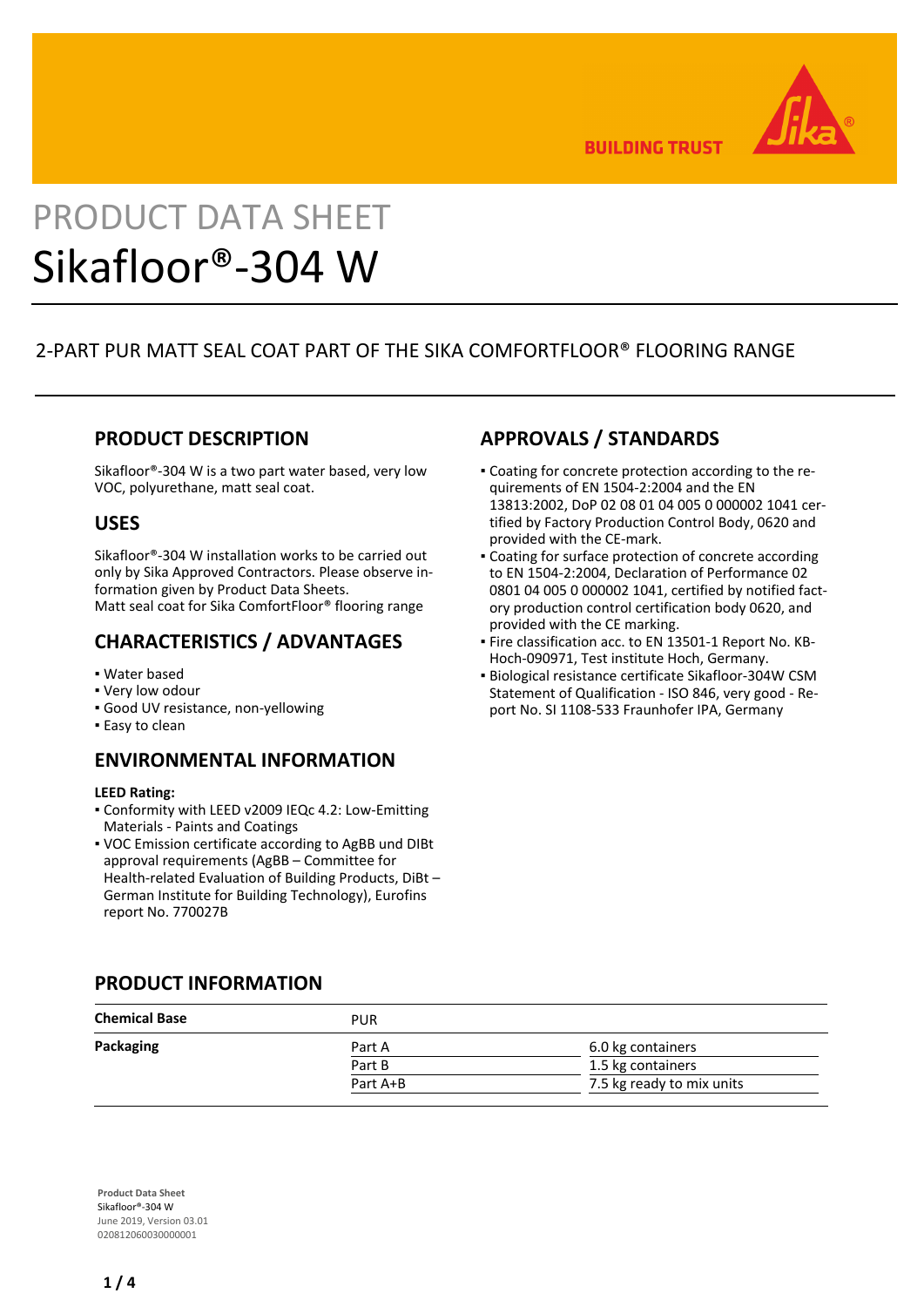| Appearance / Colour       | Resin - part A                                                                                                                                                          | white, liquid                                     |                                   |  |  |
|---------------------------|-------------------------------------------------------------------------------------------------------------------------------------------------------------------------|---------------------------------------------------|-----------------------------------|--|--|
|                           | Hardener - part B                                                                                                                                                       | yellowish, liquid                                 |                                   |  |  |
|                           |                                                                                                                                                                         | Sikafloor®-304W is silky-matt after final curing. |                                   |  |  |
| <b>Shelf Life</b>         | Part A                                                                                                                                                                  |                                                   | 6 months from date of production  |  |  |
|                           | Part B                                                                                                                                                                  |                                                   | 12 months from date of production |  |  |
| <b>Storage Conditions</b> | The packaging must be stored properly in original, unopened and undam-<br>aged sealed packaging, in dry conditions at temperatures between +5°C<br>and $+30^{\circ}$ C. |                                                   |                                   |  |  |
| <b>Density</b>            | Part A                                                                                                                                                                  | $\approx$ 1.05 kg/l                               | (DIN EN ISO 2811-1)               |  |  |
|                           | Part B                                                                                                                                                                  | $^{\sim}$ 1.13 kg/l                               |                                   |  |  |
|                           | Mixed resin                                                                                                                                                             | $\approx$ 1.07 kg/l (diluted with 5<br>% Water)   |                                   |  |  |
|                           | All Density values at +23°C                                                                                                                                             |                                                   |                                   |  |  |
| TECHNICAL INFODNAATIONI   |                                                                                                                                                                         |                                                   |                                   |  |  |

## **TECHNICAL INFORMATION**

| <b>Chemical Resistance</b> | Resistant to many chemicals. Please ask for a detailed chemical resistance<br>table. |       |            |
|----------------------------|--------------------------------------------------------------------------------------|-------|------------|
| <b>Gloss Level</b>         | Angle                                                                                | Value | (ISO 2813) |
|                            | $85^\circ$                                                                           | < 55  |            |
|                            | $60^\circ$                                                                           | < 10  |            |

## **SYSTEM INFORMATION**

| Please refer to the System Data Sheet of:                                                                        |  |  |
|------------------------------------------------------------------------------------------------------------------|--|--|
| Seamless, smooth, low voc, elastic,<br>polyurethane floor covering with<br>optional colour flakes                |  |  |
| Seamess, smooth, low voc, sound<br>insulating elastic polyurethane floor<br>covering with optional colour flakes |  |  |
| Seamless, smooth, low voc, resili-<br>ent polyurethane floor covering<br>with optional colour flakes             |  |  |
|                                                                                                                  |  |  |

## **APPLICATION INFORMATION**

| <b>Mixing Ratio</b>            | Part A : part B = $80:20$ (by weight)      |                                                                                                                                                       |  |  |
|--------------------------------|--------------------------------------------|-------------------------------------------------------------------------------------------------------------------------------------------------------|--|--|
| Consumption                    |                                            | Please refer to the System Data Sheet                                                                                                                 |  |  |
| <b>Ambient Air Temperature</b> | +10°C min. $/$ +30°C max.                  |                                                                                                                                                       |  |  |
| <b>Relative Air Humidity</b>   | 75% max.<br>ing product.                   | During curing the humidity should not exceed 75 % max. Adequate fresh air<br>ventilation must be provided to remove the excess moisture from the cur- |  |  |
| <b>Dew Point</b>               | Beware of condensation!                    | The substrate and uncured floor must be at least 3°C above dew point to<br>reduce the risk of condensation or blooming on the floor finish.           |  |  |
| <b>Substrate Temperature</b>   | +10°C min. $/$ +30°C max.                  |                                                                                                                                                       |  |  |
| <b>Pot Life</b>                | <b>Temperatures</b>                        | Time                                                                                                                                                  |  |  |
|                                | $+10^{\circ}$ C                            | $\approx$ 50 minutes                                                                                                                                  |  |  |
|                                | $+20^{\circ}$ C                            | $\approx$ 30 minutes                                                                                                                                  |  |  |
|                                | $+30^{\circ}$ C                            | $\approx$ 20 minutes                                                                                                                                  |  |  |
|                                | Caution: End of potlife is not noticeable. |                                                                                                                                                       |  |  |

**Product Data Sheet** Sikafloor®-304 W June 2019, Version 03.01 0208120600300000001



**BUILDING TRUST**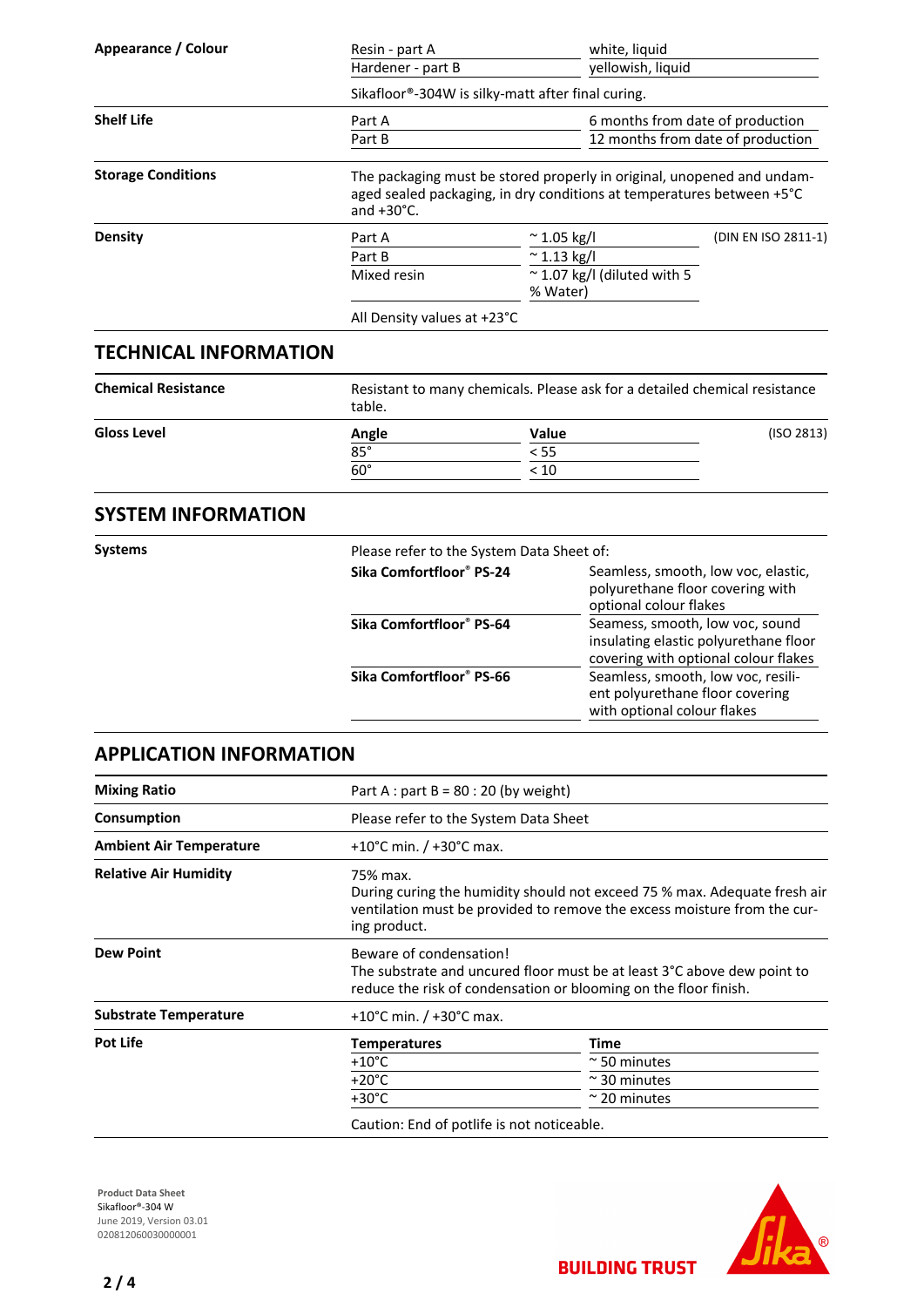**Curing Time Curing Time Before overcoating Sikafloor®-304 W** 

| Substrate temperature Minimum |          | Maximum |
|-------------------------------|----------|---------|
| $+10^{\circ}$ C               | 26 hours | 4 days  |
| $+20^{\circ}$ C               | 16 hours | 3 days  |
| $+30^{\circ}$ C               | 12 hours | 2 days  |

Based on relative humidity of max. 70 % and good ventilation. Times are approximate and will be affected by changing ambient conditions particularly temperature and relative humidity.

| <b>Applied Product Ready for Use</b> | Temperature     | <b>Foot traffic</b> | Light traffic      | <b>Full cure</b> |
|--------------------------------------|-----------------|---------------------|--------------------|------------------|
|                                      | $+10^{\circ}$ C | $\approx$ 30 hours  | $\approx$ 48 hours | $\approx$ 6 davs |
|                                      | $+20^{\circ}$ C | $\approx$ 16 hours  | $\sim$ 24 hours    | $\approx$ 4 davs |
|                                      | +30°C           | $\approx$ 12 hours  | $\approx$ 18 hours | $\approx$ 3 davs |
|                                      |                 |                     |                    |                  |

Note: Times are approximate and will be affected by changing ambient conditions

## **APPLICATION INSTRUCTIONS**

### **SUBSTRATE QUALITY / PRE-TREATMENT**

The surface must be clean, dry and free of all contaminants such as dirt, oil, grease, coatings and surface treatments, etc. All dust, loose and friable material must be completely removed from all surfaces before application of the product, preferably by vacuum. Pull off strength shall not be less than 1.5 N/mm2. If in doubt apply a test area first.

#### **MIXING**

Prior to mixing, stir part A mechanically. When all of part B has been added to part A, mix continuously for 3 minutes until a uniform mix has been achieved. To ensure thorough mixing pour materials into another container and mix again to achieve a consistent mix. After mixing give the material a rest for 10 minutes. Over mixing must be avoided to minimise air entrainment.

#### **Mixing Tools:**

Sikafloor®-304 W must be thoroughly mixed using a low speed electric stirrer (300 - 400 rpm) or other suitable equipment.

### **APPLICATION**

Prior to application, confirm substrate moisture content, relative humidity and dew point. Uniformly spread Sikafloor®-304 W by using a short pile nylon roller. Sikafloor®-304 W can also be applied by using a airless spray equipment. A seamless finish can be achieved if a "wet" edge is maintained during application.

#### **CLEANING OF TOOLS**

Clean all tools and application equipment with water immediately after use.

Hardened and/or cured material can only be removed mechanically.

## **FURTHER DOCUMENTS**

#### ▪ **Substrate quality & Preparation**

Please refer to Sika Information Manual: "EVALU-ATION AND PREPARATION OF SURFACES FOR FLOOR-

**Product Data Sheet** Sikafloor®-304 W June 2019, Version 03.01 020812060030000001

#### ING SYSTEMS".

#### ▪ **Application instructions**

Please refer to Sika Information Manual: "MIXING & APPLICATION OF FLOORING SYSTEMS".

#### ▪ **Maintenance**

Please refer to "Sikafloor®- CLEANING REGIME".

## **LIMITATIONS**

- Freshly applied Sikafloor®-304 W must be protected from damp, condensation andwater for at least 7 days (+20 °C).
- Unevenness of substrates as well as inclusions of dirt cannot be covered by thin sealers coats. Therefore substrate and adjacent areas must be cleaned thoroughly prior to application.
- **.** If heating is required do not use gas, oil, paraffin or other fossil fuel heaters, these produce large quantities of both CO2 and H2O water vapour, which may adversely affect the finish. For heating use only electric powered warm air blower systems.

## **VALUE BASE**

All technical data stated in this Data Sheet are based on laboratory tests. Actual measured data may vary due to circumstances beyond our control.

## **LOCAL RESTRICTIONS**

Note that as a result of specific local regulations the declared data and recommended uses for this product may vary from country to country. Consult the local Product Data Sheet for the exact product data and uses.

## **ECOLOGY, HEALTH AND SAFETY**

#### **DIRECTIVE 2004/42/CE - LIMITATION OF EMISSIONS OF VOC**

According to the EU-Directive 2004/42, the maximum allowed content of VOC (Product category IIA / j type wb) is 140 g/l (Limit 2010) for the ready to use product.

The maximum content of Sikafloor®-304 W is < 140 g/l

**BUILDING TRUST**